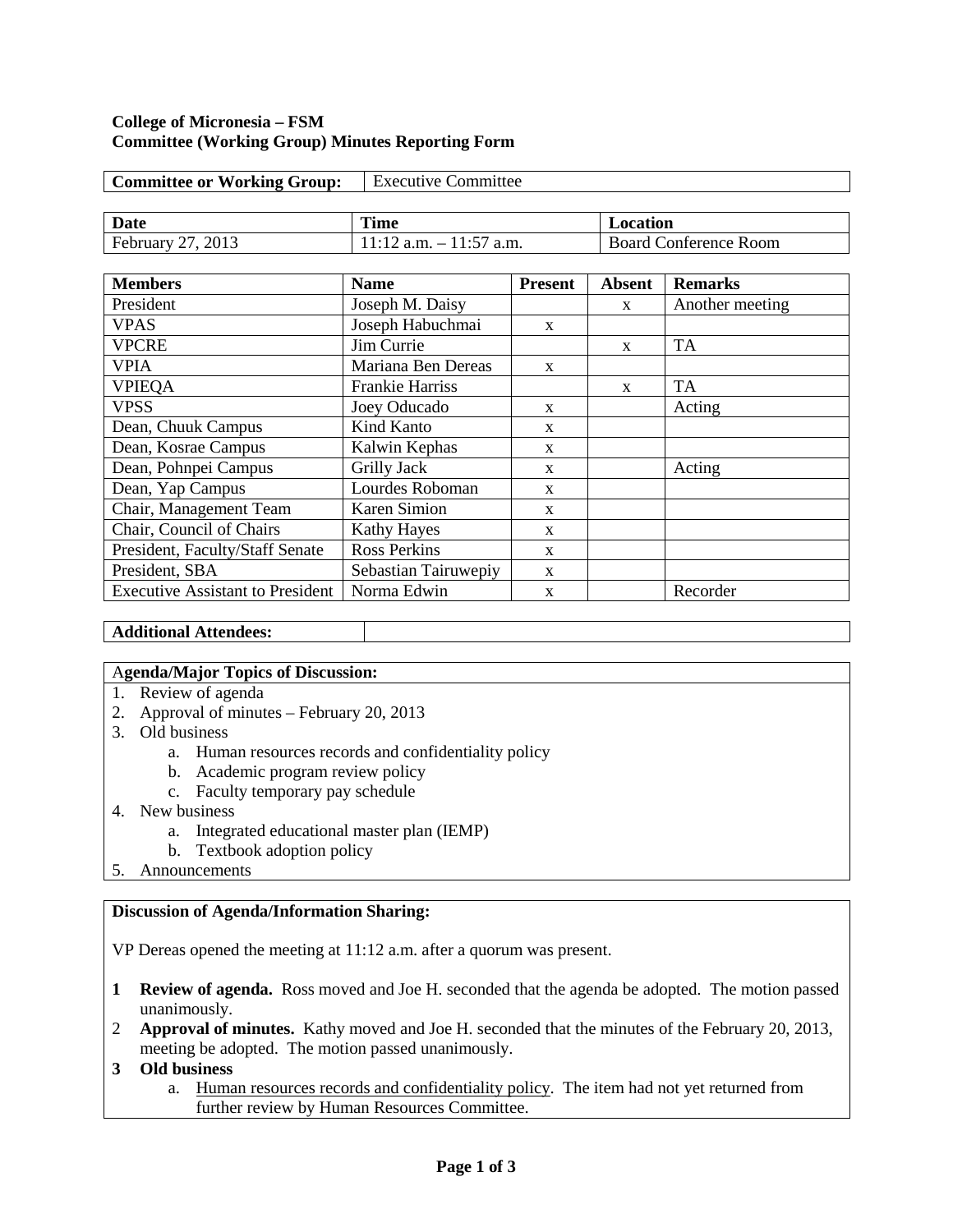- b. Academic program review policy. Kathy moved and Ross seconded that the policy on academic program review be approved. The motion passed unanimously.
- c. Faculty temporary pay schedule. Ross reported that the issue is more complex than originally thought so the working group is still deliberating and provided an update on their discussions. They developed a new formula for the temporary pay rate based on the  $20<sup>th</sup>$  percentile: the faculty's hourly pay rate x 2 (hour each for teaching and prep) x 16 weeks  $+ 20\%$  incentive = the per credit pay. This is comparable to the old rate and based on academic credentials and current pay schedule, and would apply to summer pay and overloads. They are still considering how to determine the hourly rate for adjunct faculty. Another issue is how to pay administrators and staff who teach. The group is looking at the financial implications of their proposal. This will not go to the Board in March as it needs to go to the Faculty Staff Senate and appropriate committees for feedback first and then go through channels for approval. It was noted that summer teaching and overloads are not mandatory and that in the future faculty will be allowed to teach only one overload. Further discussed were the temporary pay schedule, adjunct qualifications and pay, how other institutions compensate adjunct faculty, importance of good salaries to attract good instructors, salary schedule for non-credit training instructors, timing of increasing faculty pay and increasing tuition and fees, and leverage needed for state campuses to recruit adjunct faculty. The working group is still evaluating the best cost effective measure. They want it tied to the current salary schedule so if changes are made to the schedule, the temporary schedule can also move forward.

### **4 New business**

- a. Integrated Educational Master Plan (IEMP). Mariana presented the draft narrative of the IEMP which basically is a description of the matrix and includes an introduction, planning at the college, a modified chart showing the cycle, data information, resources, and conclusion. Good feedback has been received from the consultant. A draft must be sent to the ALO by tomorrow evening for inclusion in the report. The IEMP narrative will be edited and then circulated next week for feedback.
- b. Textbook adoption policy. Karen explained that currently there is no formal policy on textbook adoption at the college. This policy is different from the bookstore policy on procurement of textbooks. The members inquired about and or further discussed the timing for adoption, criteria for piloting a textbook, and rationale for changing textbooks. Kathy moved and Joey seconded that the textbook adoption policy be approved. The motion passed unanimously.

## 5 **Announcement**

- a. Sebastian thanked the Deans for providing the name of their SBA advisor. A teleconference to review the SBA bylaws is scheduled for next week Friday.
- b. Pohnpei Campus is having an accreditation basics workshop in Pohnpeian tomorrow. Grilly extended an invitation to those interested.
- c. Kind requested that if anyone is traveling to Chuuk next week to deliver the refund checks for students.

**The meeting adjourned at 11:57 a.m.**

# **Comments/Upcoming Meeting Date & Time/Etc.:**

The next regular scheduled meeting is on March 6, 2013

### **Handouts/Documents Referenced:**

- Minutes of the February 20, 2013, meeting
- Draft policy on academic program review
- Draft policy on textbook adoption